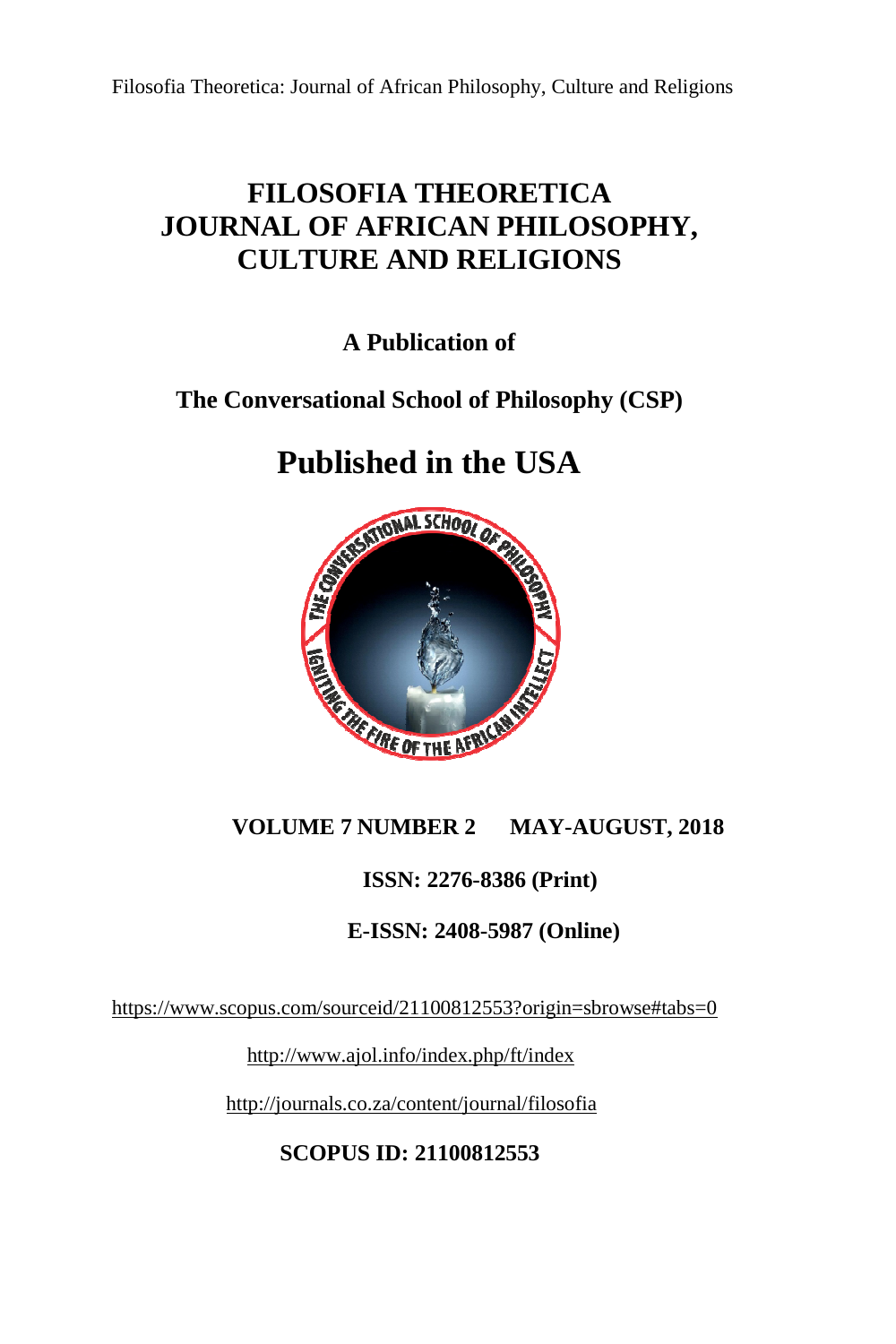#### **Editorial Board (General)**

- Dr. Jonathan O. Chimakonam University of Calabar, Editor-in- Chief
- Dr. Michael Onyebuchi Eze University of Cambridge, Assoc. Editor
- Dr. Mesembe I. Edet University of Calabar, Assoc. Editor
- Dr. Bernard Matolino University of KwaZulu Natal, Assoc. Editor
- Dr. Idom T. Inyabri University of Calabar, Copy Editor I
- Dr. Ada Agada University of Nigeria, Copy Editor II
- **Example 3** Aribiah Attoe University of Calabar, Copy Editor III
- Dr. L. Uchenna Ogbonnaya »» Editorial Assistant
- Victor Nweke »» Editorial Assistant
- Segun T Samuel » Editorial Assistant

#### **Associate Editorial Board (French Language)**

- Dr. Pius M. Mosima University of Bamenda, Cameroon Assoc. Editor I
- Dr. Bado Ndoye Université Cheikh Anta Diop, Senegal Assoc. Editor II
- Dr. Paul Christian Kiti University of Abomey-Calavi, Cotonou Copy Editor I
- Dr. Fatima Doumbia Université Félix Houphouët-Boigny Côte d'Ivoire Copy Editor II

#### **Editorial Consultants**

- Professor Innocent Asouzu »» University of Calabar, Nigeria
- Professor Thaddeus Metz »» University of Johannesburg, South Africa
- Professor Louise du' Toit »» University of Stellenbosch, South Africa
- Professor Oladele Balogun »» Olabisi Onabanjo University, Nigeria
- Professor Apollos Nwauwa »» Bowling Green State University, USA
- Professor Olatunji Oyeshile »» University of Ibadan, Nigeria
- Professor Bruce Janz »» University of Central Florida, USA
- Professor Uduma O. Uduma »» Ebonyi State University, Nigeria
- Professor Fainos Mangena »» University of Zimbabwe, Zimbabwe

**Filosofia Theoretica: Journal of African Philosophy is a publication of the Conversational School of Philosophy. It publishes quarterly: January-April, May-August and September-December. Manuscripts are to be submitted electronically to** filosofiatheoretica@unical.edu.ng

or filosofiatheoretica@gmail.com

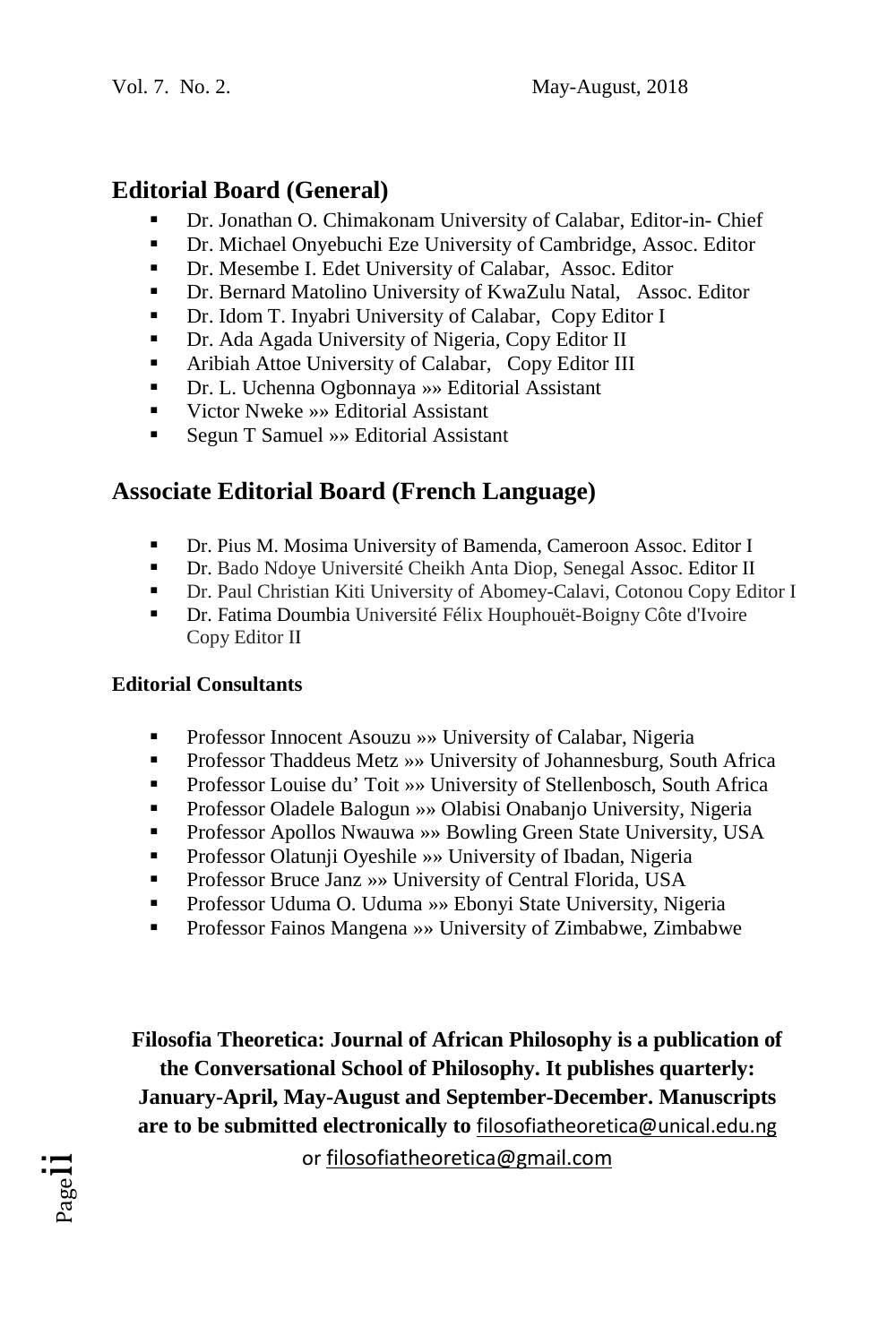Filosofia Theoretica: Journal of African Philosophy, Culture and Religions

#### **Note to Contributors:**

General Information: Filosofia Theoretica Journal of African Philosophy, Culture and Religions is dedicated to the promotion of conversational orientation and publication of astute academic research in African Philosophy and Thought. The articles submitted to Filosofia Theoretica must be presented in defensive and conversational style. The journal has a vision to put Africa and African intellectuals on the global map. However, this does not imply that non-Africans cannot submit articles for consideration insofar as the title falls within the focus of the journal.

**Submission Requirements:** All manuscripts must be original (hence, not under consideration anywhere) and submitted to the editor in MS word format via e-mail: filosofiatheoretica@unical.edu.ng. The entire work can range from 2000 to 6000 words maximum excluding citations with a concise title and a 150 word abstract. Authors are not to place page numbers or paper title (on each page) on the manuscript; we no longer accept endnotes but footnotes may be used in the CSP Style Guide. Articles (or parts of articles) in languages other than English will no longer be considered. All submissions must list the author's current affiliation and contact points (location, e-mail address, etc.). In regards to style the Conversational School of Philosophy Documentation Style which is downloadable from the journal's site is the only acceptable reference style. Camera ready manuscripts will receive first preference in the publishing cycle. Any manuscript not well proof-read will not be considered for review. All manuscripts are peer-reviewed and those considered acceptable by the editors will be published after recommended corrections free of any charges as quality and originality are the ONLY conditions for publishing essays in this journal.

#### **Aim**:

FILOSOFIA THEORETICA was founded by Jonathan O. Chimakonam in May 2010 and the aim is to make it a world class academic journal with a global brand that would thrive on standard, quality and originality, promoting and sustaining conversational orientation in African Philosophy. It is published quarterly with maximum of ten (10) articles including book review on each volume in both print and online editions with separate ISSN. The Online version is published by Ajol, South Africa.

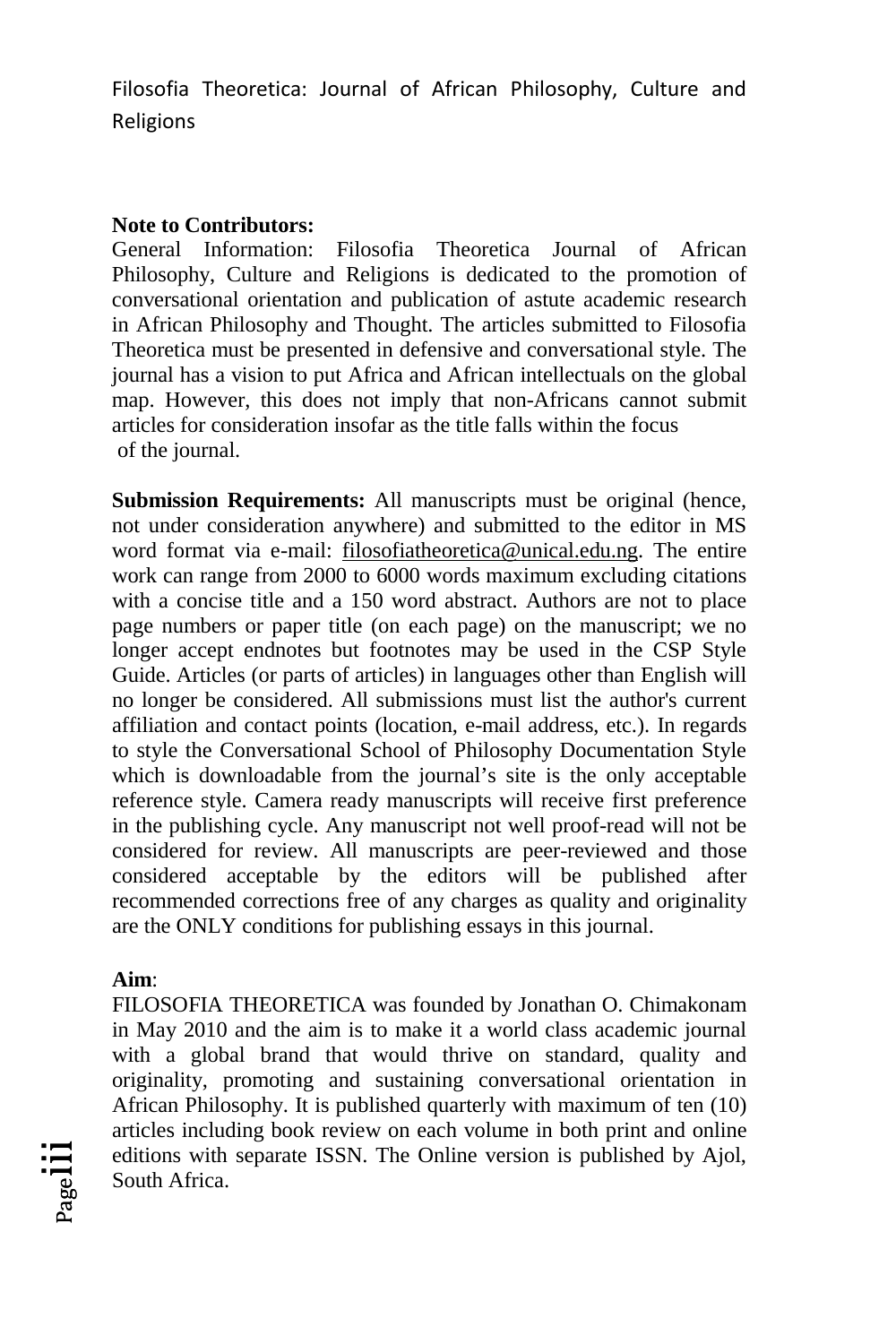#### **Review Process:**

Generally, Editors should be able to reach a decision including recommending corrections if any or acceptance/rejection of any paper within three months of receipt which is communicated to the author subsequently. Authors are therefore advised to avoid needless correspondences. Also, Editors are not committed to the views expressed in articles. Contributors may receive one copy of the journal free of charge but additional copies may be obtained at the normal price. Copyright to articles published in the journal shall remain vested with the journal. All correspondences including subscription, copyright and sponsorship to the Editor via: filosofiatheoretica@gmail.com or csp.info@unical.edu.ng Visit us at: http://www.csp.unical.edu.ng, thors are therefore advised to avoid needless<br>Also, Editors are not committed to the views<br>es. Contributors may receive one copy of the journal<br>dditional copies may be obtained at the normal price.<br>es published in the jour or

https://journals.co.za/content/journal/filosofia

#### **Indexing Information:**

Filosofia Theoretica is abstracted/indexed in SCOPUS, EBSCO Humanities Source, Philosopher's Index, AJOL, Google Scholar, OCLC Worldcat, Archive.org, Scribd, SABINET, The African Journal Archive (AJA), African Digital Repository, Academia.edu, AfricaBib, Humanities Source, Philosopher's Index, AJOL, Google Scholar, OCLC<br>Worldcat, Archive.org, Scribd, SABINET, The African Journal Archive<br>(AJA), African Digital Repository, Academia.edu, AfricaBib,<br>Stanford.edu, EBSCO Databas ProQuest, JournalTOCs, etc.

#### **Editor's Email Contact:**

Jonathan O. Chimakonam, The Conversational School of Philosophy (CSP) filosofiatheoretica@gmail.com

#### NOW ON SCOPUS:

https://www.scopus.com/sourceid/21100812553?origin=sbrowse Now accredited by the Department of Higher Education and Training, Republic of South Africa http://www.dhet.gov.za/SitePages/UniversityEducation.aspx

Email the Editor for Book Review.

*FILOSOFIA THEORETICA is a member of Committee on Publication Ethics (COPE)* 

 $V$ l $_{\rm age}$  $\mathbf P$ **Member since 2015** M11519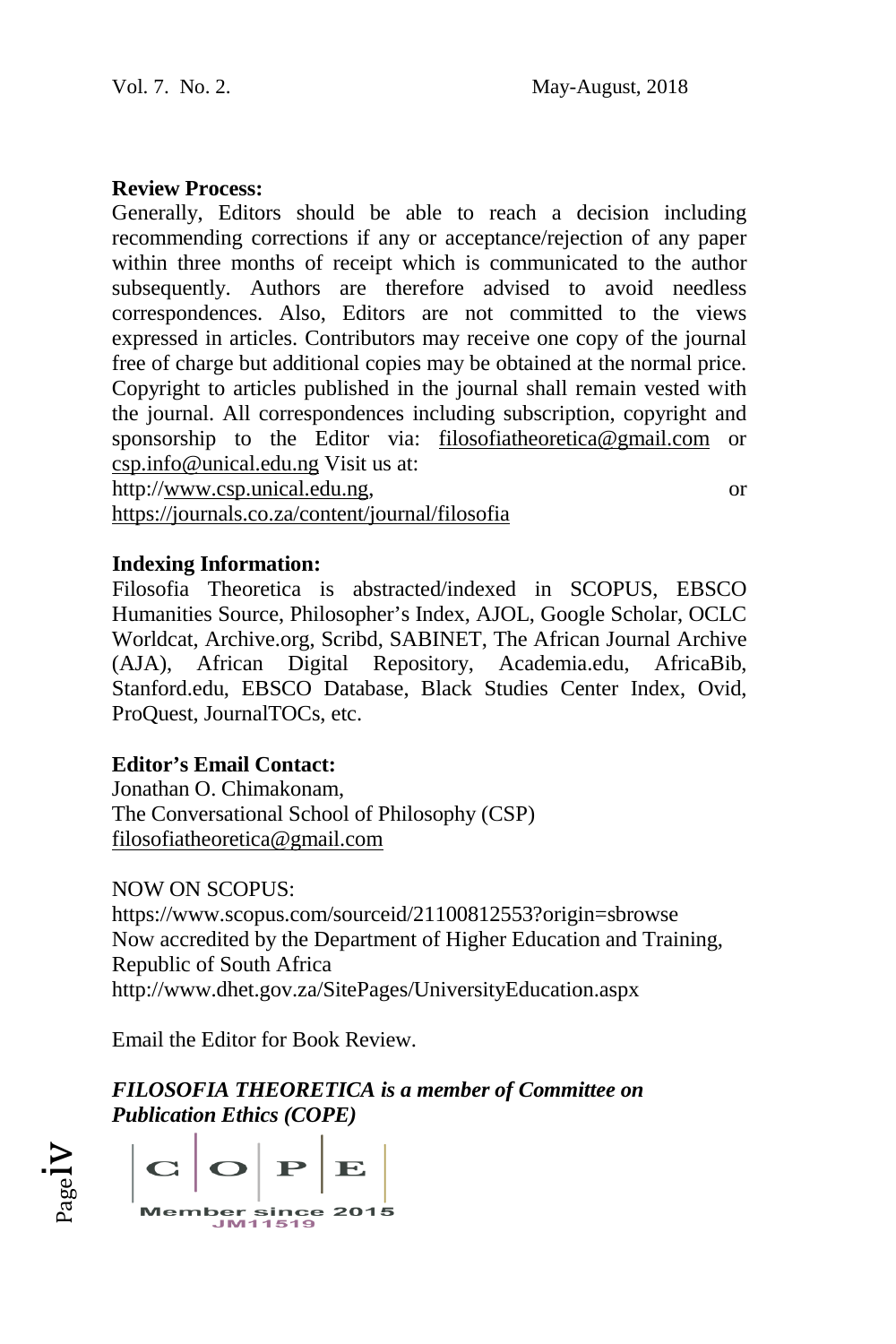Filosofia Theoretica: Journal of African Philosophy, Culture and Religions

#### **CONTENTS**

#### **Editorial**

1. Menkiti, Gyekye and Beyond: Toward a Decolonization of African Political Philosophy Michael Onyebuchi EZE 1-18 https://dx.doi.org/10.4314/ft.v7i2.1

#### **Research Articles**

| 2. | The African Struggle to Abandon Westernity: African |       |
|----|-----------------------------------------------------|-------|
|    | Philosophy at Eshuean Crossroads                    |       |
|    | Molefi Kete ASANTE                                  | 19-33 |
|    | https://dx.doi.org/10.4314/ft.v7i2.2                |       |

- 3. The Menkiti-Gyekye Conversation: Framing Persons Peter AMATO 34-46 https://dx.doi.org/10.4314/ft.v7i2.3
- 4. Moral Force and the "It-It" in Menkiti's Normative Conception of Personhood Edwin ETIEYIBO 47-59 https://dx.doi.org/10.4314/ft.v7i2.4
- 5. African Communalism, Persons, and the case of Non-Human Animals Kai HORSTHEMPKE 60-78 https://dx.doi.org/10.4314/ft.v7i2.5
- 6. Radical versus Moderate Communitarianism: Gyekye's and Matolino's Misinterpretations of Menkiti Polycarp IKUENOBE 79-100 https://dx.doi.org/10.4314/ft.v7i2.6
- 7. The Politics of Limited Communitarianism Bernard MATOLINO 101-121 https://dx.doi.org/10.4314/ft.v7i2.7

Page  $\blacktriangleright$